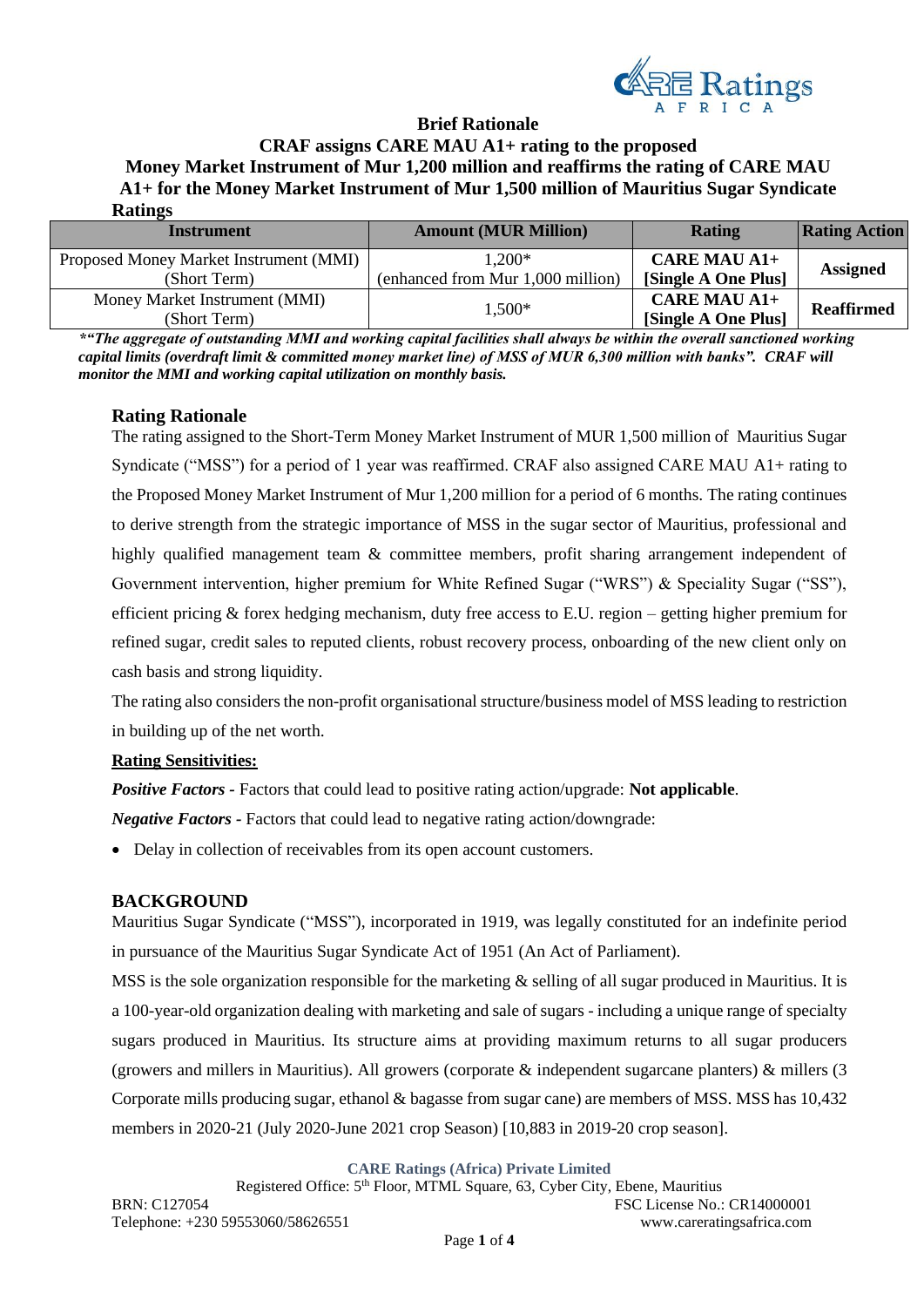

MSS's objective is to sell, all sugars received by it from its members, and distribute the proceeds of such sale to its members after deduction of its actual operational (including bad debt, if any) and finance expense. MSS also imports non originating raw sugar (NOS), get it processed in the local mills for sale in the local and international market. Profit from such transactions is also distributed among the members. The sugars produced in Mauritius are almost fully exported (97%). MSS sells majority of the sugars in European Union (around 65%) followed by African regional market (through COMESA) (around 25%), USA and others. Mauritius Sugar Syndicate is managed and administered, as provided by its Articles of Association (1967), by a statutory committee known as the "Committee" which comprises 22 members (14 representatives of the corporate sector of the industry including corporate growers and 8 representatives of large and small cane planters). The representatives of the corporate sector are appointed by the relevant members while the planters' representatives are appointed by the Minister of Agro-Industry and Food Security upon recommendation of their respective associations.

MSS is the final Authority to fix the indicative (beginning of Crop year - July) & final sugar price (end of Crop year – May-June) for any Crop year in Mauritius.

Indicative crop price is fixed on expected sales price and MSS distributes 60-80% of the indicative price (60% to large planters & 80% to small planters) at the beginning of Crop season. Final price is fixed on actual revenue & expenses at the end of crop year. Post fixation of the final price, MSS distributes the balance to the growers & millers. Hence, MSS will never incur a profit or a loss. 78% of the final Syndicate price is paid to the growers and 22% of the Syndicate price is paid to the millers.

Govt. of Mauritius (GoM) does not interfere into the fixation of the final sugar price. However, in case of lower sugar prices worldwide, which in turn translates into a lower sugar price for local growers and millers, the Govt provide subsidies to the growers through MSS.

MSS sells sugar primarily in European Union in Regions (Southern Europe - Greece, Italy and Southern Spain), which pays the highest premium for refined sugar. Mauritius, as a member of the Eastern and Southern African (ESA) trade bloc, continues to benefit from duty-free access to the E.U. market.

MSS has open accounts only with those clients which are reputed and with whom it has had long standing working relationship. These clients can benefit from credit terms ranging from 30-60 days for exports worth to Rs 75-100 million per month. In case of delay in payment by more than 20 days from delivery of sugar, MSS can halt next shipment (even on transit).

One of such clients is Cristal Union , to whom the MSS has been supplying sugars for more than 20 years. For last 5 years, MSS has entered into a Marketing Agreement with Cristalco, the trading arm of Cristal Union, whereby it sells MSS's sugar in different countries in Europe (Spain, Greece, Germany, France, Netherlands, Italy etc.) and shares the final profit. This agreement benefits MSS in terms of higher sugar price. MSS ships MUR 200-300 million worth of sugar on monthly basis. In case of delay in payment MSS has the option of blocking the next shipment.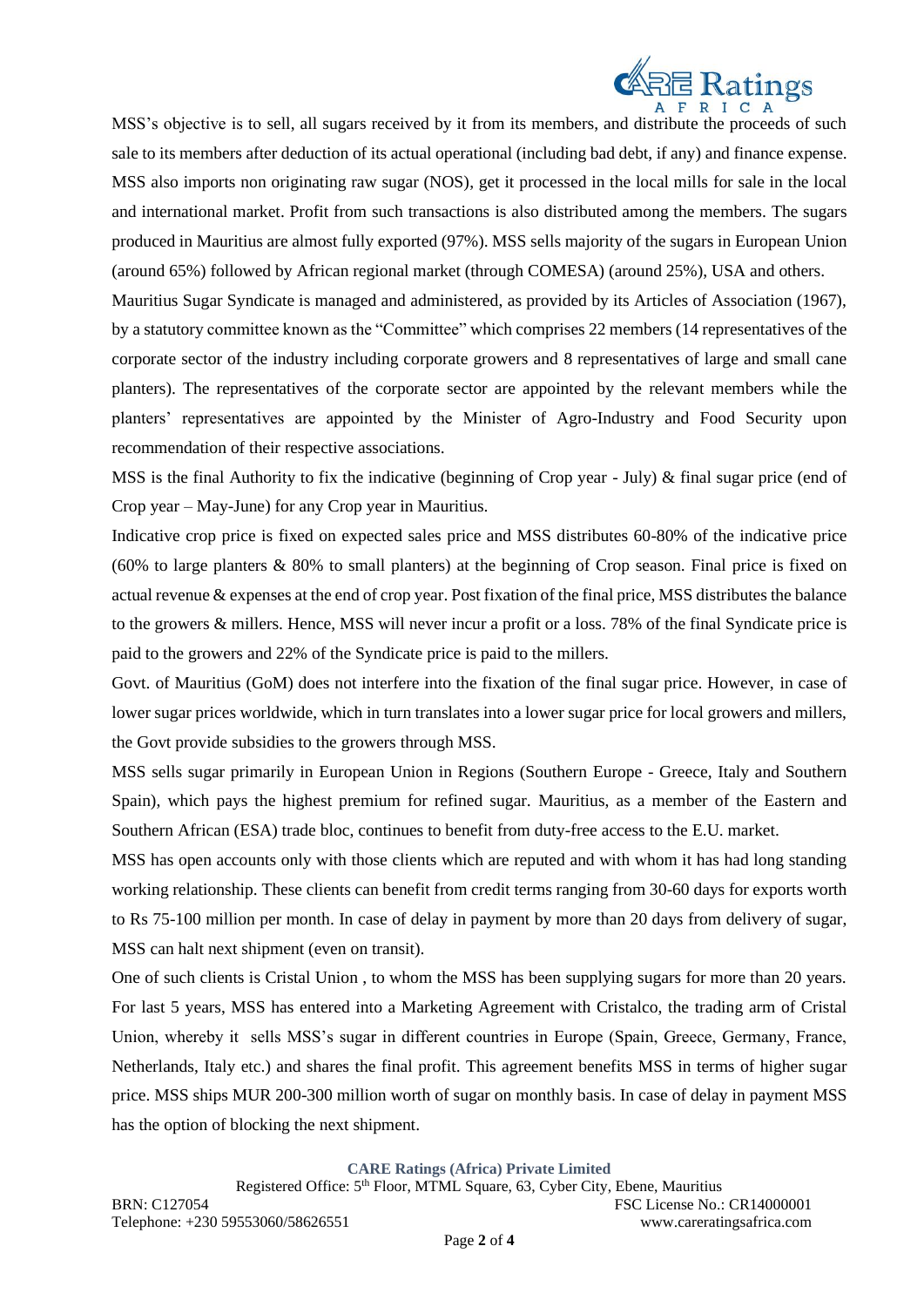

None of these clients have ever defaulted in payment during last 15 years and MSS has also never provided any bad debt or provisioning of these clients. MSS has developed strong business partnerships with these clients over the years. In case of any bad debt, the same will be passed on to the growers & millers as cost. MSS has MUR 6,300 million of sanctioned overdraft and committed money market lines from Banks in Mauritius and MUR 1,451 million of uncommitted money market lines from banks in Mauritius. Around 95% of the revenue are from the export of sugar. Exports are mainly denominated in EUR and USD. The MSS has established practice of hedging its foreign currency receipts to mitigate the risks and volatility inherent in the currency market. The Forex Management Committee manages the foreign exchange risk by monitoring the concentration and timing of trade receivables by type of currencies. To manage its foreign exchange risk arising from future commercial transactions, and recognized assets and liabilities, the MSS use foreign exchange forward contracts and has foreign currency bank accounts which are transacted with commercial banks.During last 2 years MSS has been opted for forward covers to cover the risk of volatility in forex. The premium paid to cover the forex risk is included finance cost. In July 2021, MSS has taken 6 months forex cover to hedge all its forex receivables.

## **Purpose of the proposed Money Market Instrument**:

MSS has MUR 6,300 million of overdraft and committed money market line from banks. In August 2021, MSS has successfully raised Money market Instrument (MMI) of Mur 1,500 million for a period of 1 year and proposes to issue an additional MMI of MUR 1,200 million for the period of 6 months and utilise the same to reduce its costly working capital borrowings from banks. MMI's will be also secured by preferential lien over all sugars as conferred by Government Ordinance No.87 of 1951. MSS has provided an undertaking to CRAF that the aggregate outstanding under MMI and working capital limit shall be within the overall sanctioned working capital limit of MUR 6,300 million.

#### **Disclaimer**

CARE Ratings (Africa) Private Limited ("CRAF")'s ratings are opinions on the likelihood of timely payment of the obligations under the rated instrument and are not recommendations to sanction, renew, disburse or recall the concerned bank facilities or to buy, sell or hold any security. CRAF's ratings do not convey suitability or price for the investor. CRAF's ratings do not constitute an audit on the rated entity. CRAF has based its ratings/outlooks on information obtained from sources believed by it to be accurate and reliable. CRAF does not, however, guarantee the accuracy, adequacy or completeness of any information and is not responsible for any errors or omissions or for the results obtained from the use of such information. Most entities whose bank facilities/instruments are rated by CRAF have paid a credit rating fee, based on the amount and type of bank facilities/instruments. CRAF or its associates may also have other commercial transactions with the entity. In case of partnership/proprietary concerns, the rating /outlook assigned by CARE is, inter-alia, based on the capital deployed by the partners/proprietor and the financial strength of the firm at present. The rating/outlook may undergo change in case of withdrawal of capital or the unsecured loans brought in by the partners/proprietor in addition to the financial performance and other relevant factors. CRAF is not responsible for any errors and states that it has no financial liability whatsoever to the users of CRAF's rating. CRAF's ratings do not factor in any rating related trigger clauses as per the terms of the facility/instrument, which may involve acceleration of payments in case of rating downgrades. However, if any such clauses are introduced and if triggered, the ratings may see volatility and sharp downgrades.